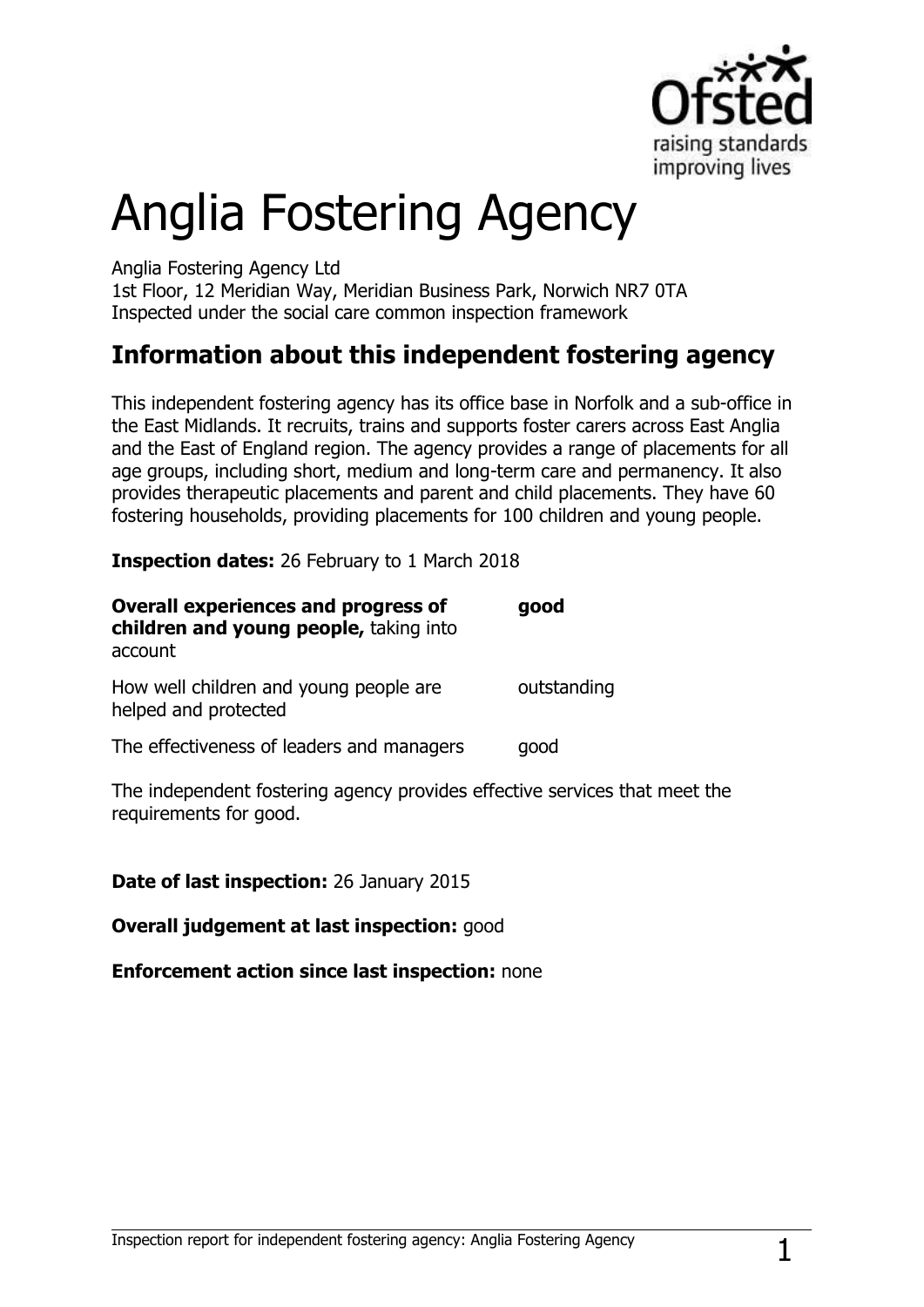

# **Key findings from this inspection**

This independent fostering agency is good because:

- The children have very good experiences and make significant progress.
- The foster carers build strong relationships with the children, helping to develop a sense of permanence and security. The foster carers include the children fully in their family lives.
- The children get to take part in a wide range of enjoyable childhood experiences.
- The agency provides additional support for those children placed away from their home authorities, so that they do not receive a lesser overall service.
- The children make significant progress in their education, with some going on to further education and university.
- The carers have access to information and professionals to help them meet the children's health needs well.
- The carers help the children to access counselling and therapy.
- Individual children move to independence at a pace which is right for them.
- Prospective foster carers feel welcomed and well prepared.
- The children feel safe in their foster homes.
- The agency makes sure that the foster carers know about issues such as internet safety, child sexual exploitation and radicalisation, so that they can keep the children safe.
- There is a very low level of children going missing. When they do, the foster carers act appropriately to help keep them safe.
- The agency and the foster carers take the safety of the children very seriously and act quickly and decisively if there are concerns about the children's safety. They are very child-focused.
- The agency is well managed and resourced and provides good support for the foster carers.
- The agency staff feel valued and supported.
- $\blacksquare$  The agency matches the children to their carers very well.

The independent fostering agency's areas for development:

- In some cases, the agency has not been successful in improving some carers' practice.
- The supervision records for the registered manager and some of those for foster carers are not sufficiently detailed.
- The foster panel minutes do not show that all identified issues are discussed, nor that issues are always identified.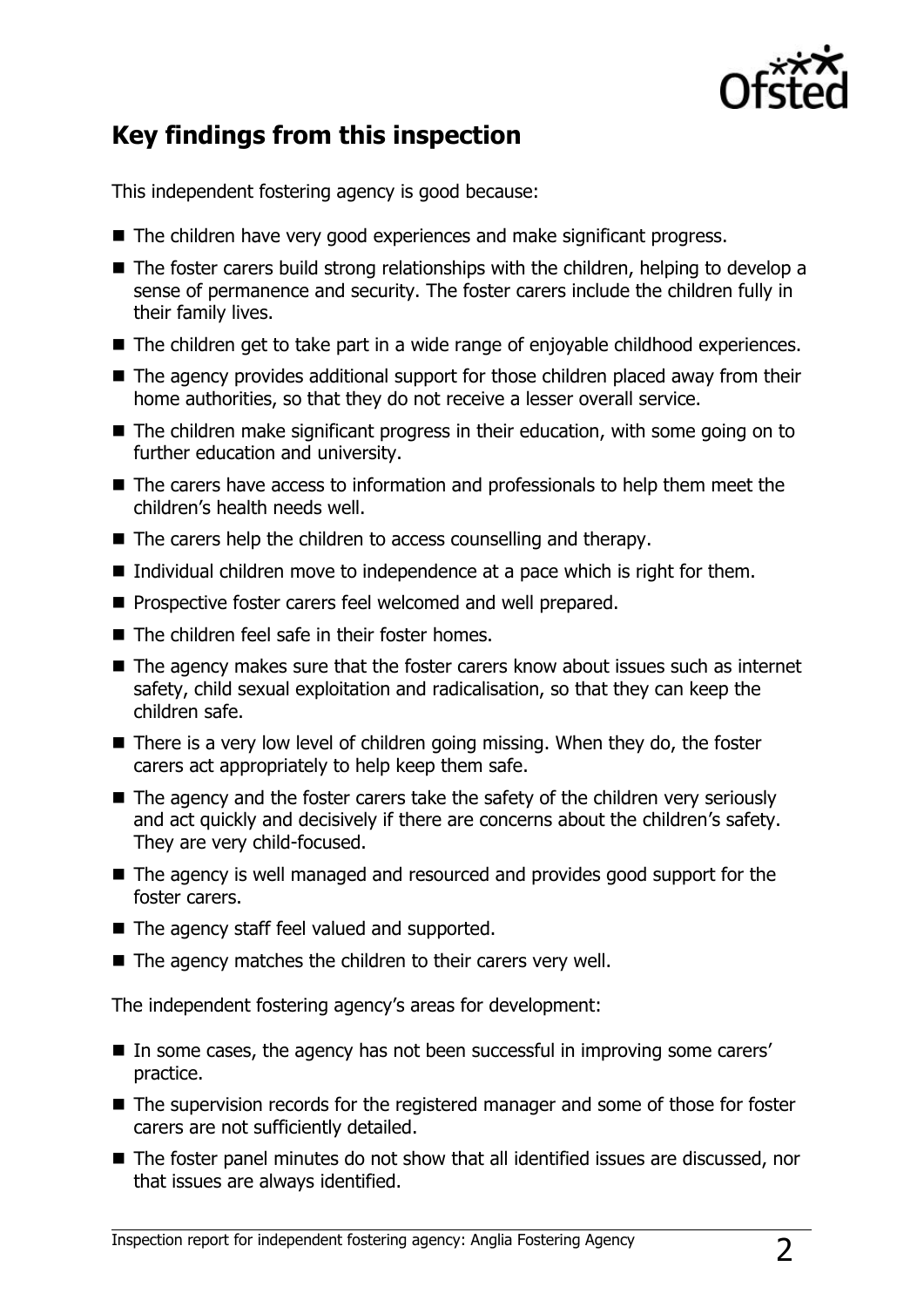

■ The foster panel does not always record a recommendation for the ongoing approval of foster carers.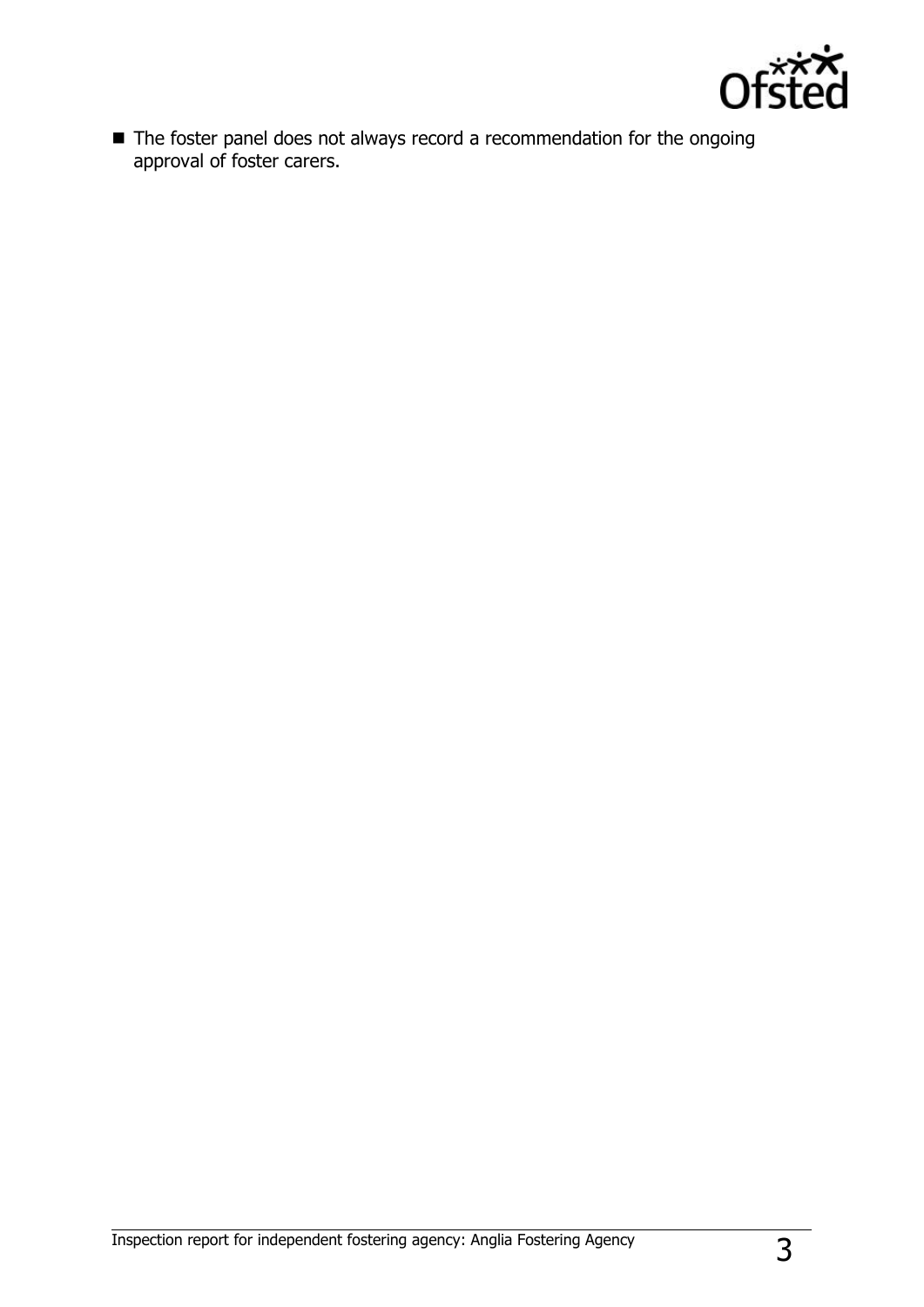

## **What does the independent fostering agency need to do to improve?**

#### **Statutory requirements**

This section sets out the actions that the registered person(s) must take to meet the Care Standards Act 2000, Fostering Services (England) Regulations 2011 and the national minimum standards. The registered person(s) must comply within the given timescales.

| <b>Requirement</b>                                            | Due date   |
|---------------------------------------------------------------|------------|
| In considering what recommendation to make, the fostering     | 18/05/2018 |
| panel must consider and take into account all of the          |            |
| information passed to it in accordance with regulation 26, 27 |            |
| or 28 (as the case may be). (Regulation $25(2)(a)$ )          |            |

#### **Recommendations**

- The panel chair should ensure that written minutes of panel meetings are accurate and clearly cover the key issues and views expressed by panel members and record the reasons for its recommendation. (National Minimum Standards 14.7)
- Ensure that the foster carers' files include records of supervisory meetings. (National Minimum Standards 21.8)

In particular, this relates to the records of supervisions being informative and providing a record of discussions and decisions that are made within supervisions.

■ The supervising social worker should ensure that each foster carer he or she supervises is informed in writing of, and accepts, understands and operates within, all regulations and standards and with policies and guidance agreed by the fostering service. (National Minimum Standards 21.9)

In particular, this relates to devising effective strategies to ensure that foster carers comply with the expectations of the service in order to ensure consistently high outcomes for children.

■ A written record should be kept by the fostering service detailing the time, date and length of each supervision held for the registered person. (National minimum Standards 24.5)

In particular, this relates to the quality of the supervision records.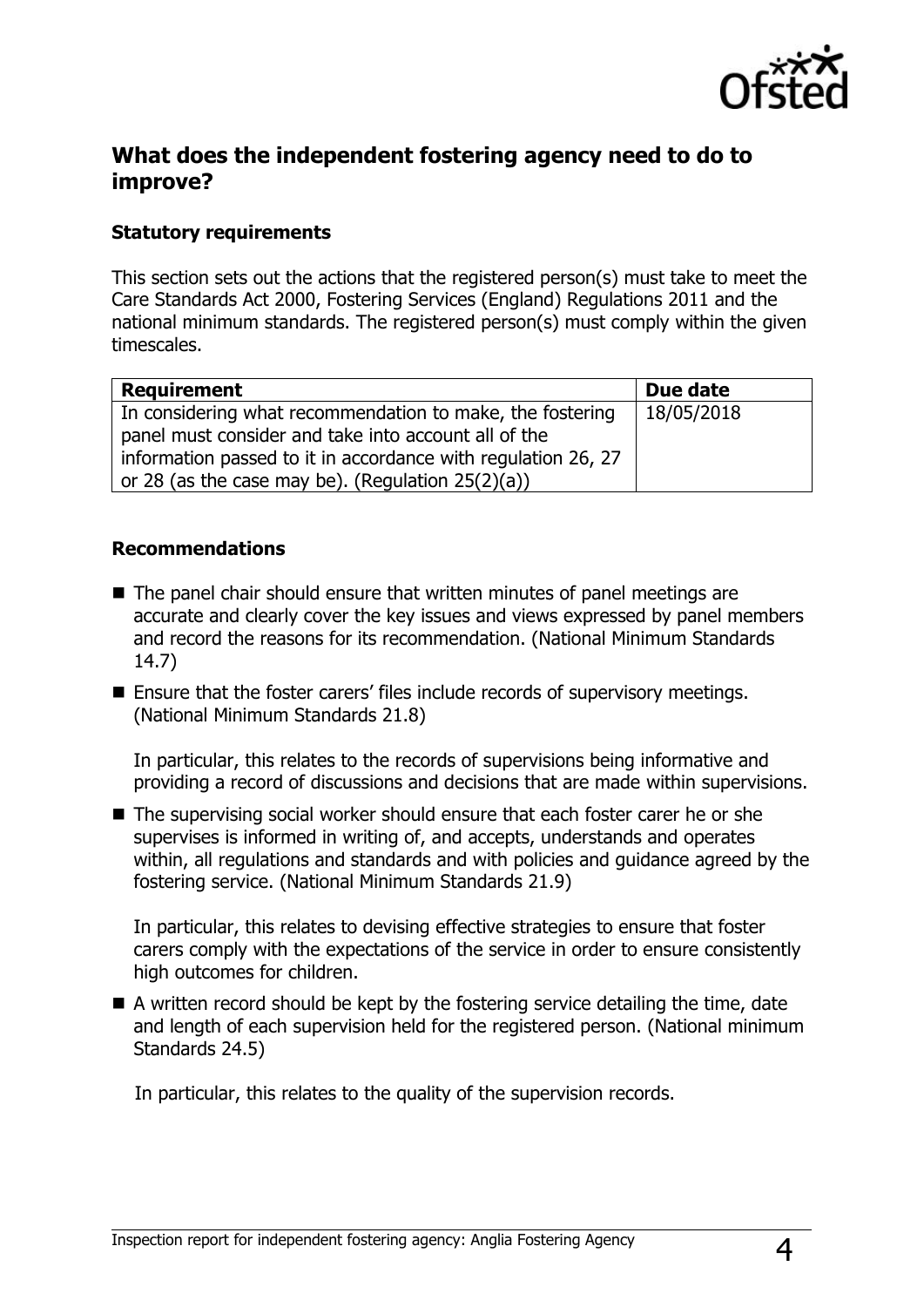

# **Inspection judgements**

### **Overall experiences and progress of children and young people: good**

The managers, staff and foster carers at this agency provide the children with very good experiences and help them to make significant progress. The children are very much the focus of the work that the agency does. The children are able to build strong relationships with their foster carers and the agency's staff. This helps them to develop a sense of permanence and security in their placements. One foster carer spoke about how she still keeps in contact with children she fostered over 11 years ago. The children who live with her now can see this and be assured that they can also have this support when they leave care. The children are supported through their moves into and out of their foster homes. There is a good level of planning, even when placements have to be made at short notice. This helps the children to manage their moves which are very significant and can be times of stress and uncertainty.

The day-to-day experiences that children have and the care and support that they receive from their foster carers helps them to have enjoyable childhood experiences and a positive experience of family life. In turn, this helps them to develop their sense of self-worth and build emotional resilience. The children are fully included in the foster carers' families. They enjoy taking part in activities with the carers' families, such as going on holiday. The children also take part in a wide range of leisure activities and clubs, such as cadets, sports groups, Duke of Edinburgh award, swimming and horse riding. Some children are happy just spending time with their foster families and their friends. This is their choice, which they are free to make. When children are placed a distance from their home authorities, the agency works to ensure that their needs are met well. One placing social worker who has a child placed outside of the area said that she appreciates the additional help that the agency provides and in particular the support from the placement manager for the child. This helps to ensure that all children receive the help and support that they need.

The children make very significant progress in their education. Some had little or no engagement in education when they were placed with the agency. Their foster carers support and encourage them to attend and take part in their education. Where there are barriers to this, the agency will provide support and when necessary challenge other agencies. This has helped the children to make greater educational achievements. Some take on responsible roles such as class representatives, or librarians. Some older children go on to further education or university. One child in further education had problems with her course and had to leave it. Her foster carer worked proactively with the college to find another, more suitable course. As a result, this child is still in further education, doing well and enjoying the experience when she may otherwise have left it completely. A foster carer spoke about a child who moved in with her and would sit at the back of the class and not engage. She has moved from this situation to sitting at the front and being one of the first to put her hand up to answer questions.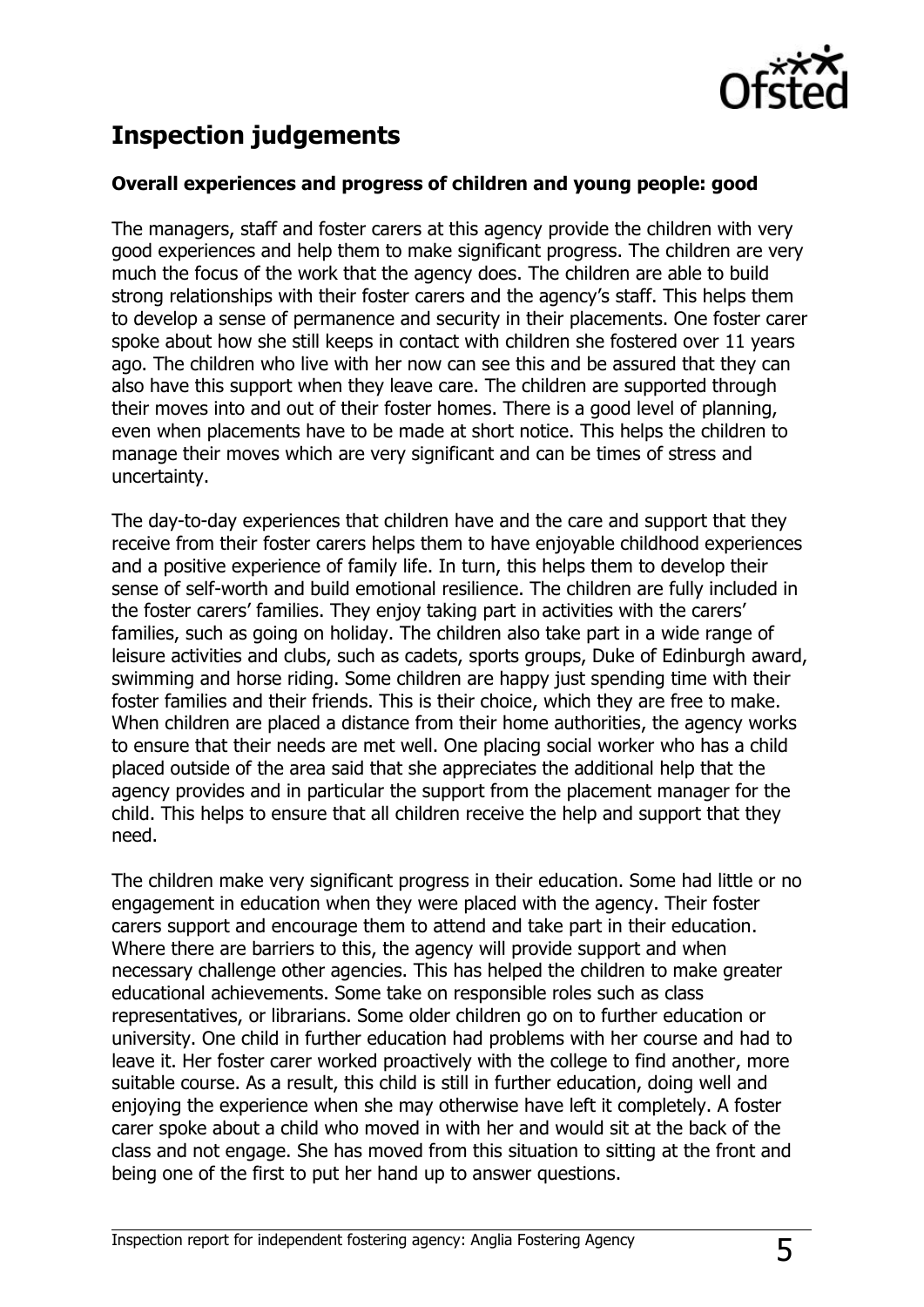

The foster carers ensure that the children's health needs are met and that the children can live healthy lives. The agency ensures that the foster carers have the knowledge they need to care for children with specialist health needs, making links with health professionals and providing links to reading and online information. There is therapy and support for children to help ensure that their emotional health needs are also met. In particular, the therapeutic foster placements help the children to develop their emotional resilience, but this is the case in other placements as well. A placing social worker said that her child's carer had been very good at supporting the child to attend counselling and getting additional support from the child's college. The foster carers know how to manage and record any medication that the children take. Some older children are able to manage their own medication with support from their foster carers. This helps them to prepare for their independence.

The foster carers help the children to learn independence skills so that they are more able to manage well when they live independently. Some children stay with their foster carers after they reach 18 years of age, while others choose to move to more independent placements. There is a focus on what is right for the child, so some stay on and continue to receive the support and help of their foster carers as part of their families. This can increase the chances of the young people successfully completing further education and becoming independent at a pace which is right for them. Those young people who choose to move to more independent placements can continue to receive support from their previous foster carers. This helps to ensure that the young people can make successful transitions to adulthood based on their individual needs and choices. One social worker spoke of how much a foster placement had given a young person the experiences and support to take forwards to future independence.

The foster carers and the agency staff listen to the children and take their views seriously. The agency's placement managers see the children alone regularly. There is a low turnover of agency staff, so for some children the placement managers are more constant figures in their lives than their social workers. The agency consults the children as part of the foster carers' annual reviews and also through an active participation group. For example, this group has come up with a series of questions that are used at foster panels when considering prospective carers or reviewing carers' ongoing approval. The children have their views taken into account in relation to their care plans. Their views on contact with families are listened to and acted upon. Some play very active parts in their children in care reviews. This level of engagement helps the children to have an influence on their day-to-day care and their wider care plans.

Prospective foster carers spoke very highly of their experiences with the agency and were very complimentary of the process and the support they have received so far. They felt supported while on their preparation course and also when at home. They have been encouraged to ask any questions between sessions. They feel that they have been responded to quickly and appropriately. They shared their observations that the agency staff are very grounded and passionate about what they do and that is evident in the information that they present as part of the preparation course.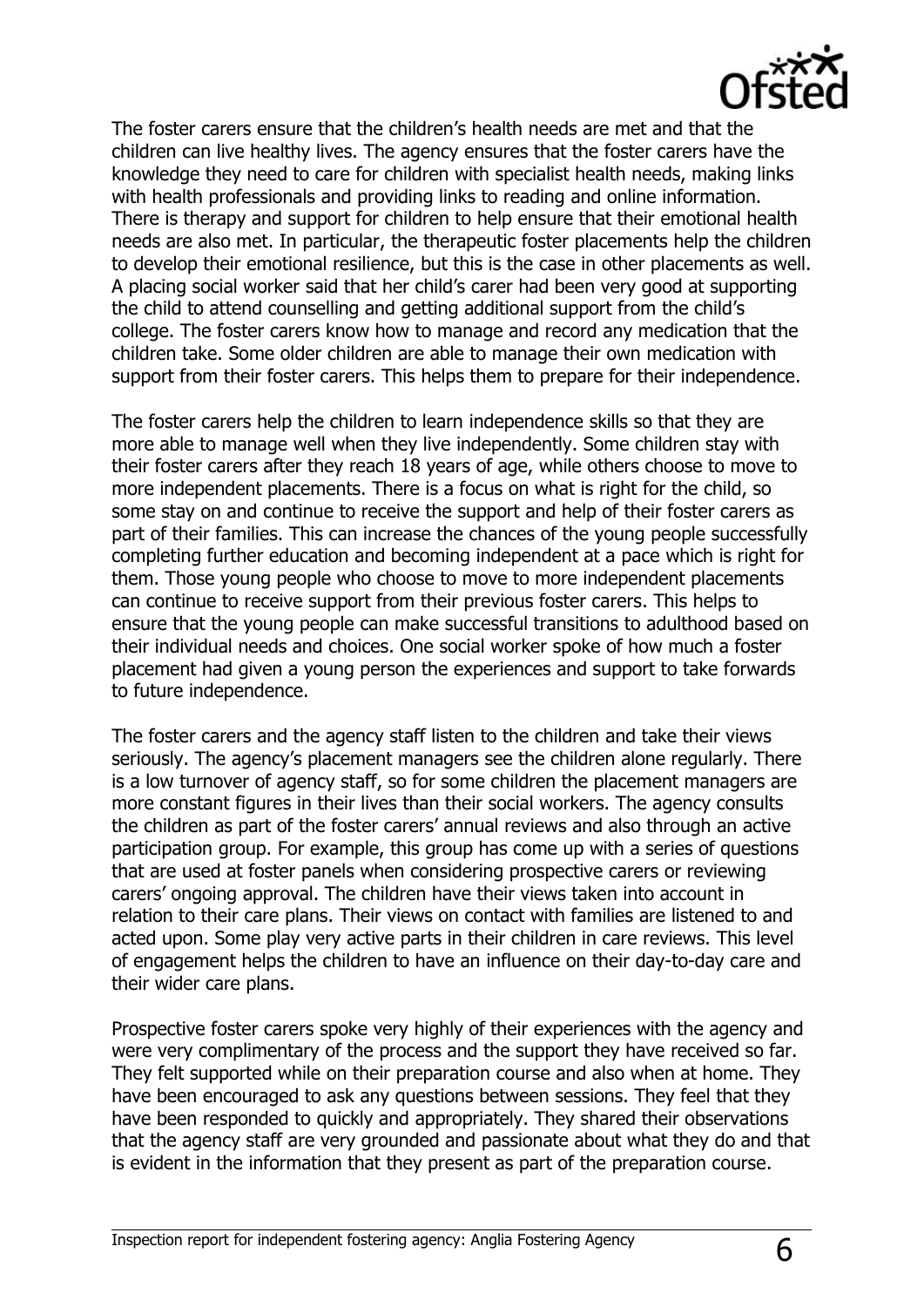

### **How well children and young people are helped and protected: outstanding**

The children feel safe in their foster homes. Their foster carers have a high level of knowledge about managing risks and keeping children safe. This includes keeping children safe while using the internet and safe from risks of child sexual exploitation and radicalisation. There is training on child sexual exploitation, which a foster carer described as a good course which helped her think things through and reinforced some of the caring she provides. There is flexibility in this training and one carer who could not make the second day had the trainer spend time with her discussing the child she had in placement. In addition to this, the agency has a lead child sexual exploitation worker who can provide information to other staff and foster carers. She keeps herself up to date on developments and research. The agency provides information on internet safety through regular updates to foster carers, so that they remain well informed and do not have to wait until a refresher training course. This helps to ensure that the carers who need information to keep children safe get it in a timely and effective way. The children also get information on keeping themselves safe, such as leaflets on internet safety and some have attended a workshop on it run by the agency. In addition to this placement, managers work directly with some children. Directly engaging the children is a very effective way of helping them to keep themselves safe which complements the comprehensive work done by the agency and foster carers.

The foster carers help the children to take and manage age-appropriate risks, so that they are better able to keep themselves safe now and in the future when they are living more independently. Foster carers provided some outstanding examples of this. For example, one child had family members who were a potential risk in a nearby city. As he got older and his friends started going to the city on their own, the carers worked with him and his friends to prepare them for what to do if they met the family, how they could contact the carers and arranged meet-up points. This enabled the child to share the growing-up experiences of his peers with support from them and his carers.

When there are concerns about children's unsafe behaviours, the agency and foster carers respond quickly and decisively to identify and reduce the levels of risk. This helps the children to become safer and know that the adults around them care about them being safe. Through the use of risk assessments, helps to identify and manage risk. Placement managers update the risk assessments with the foster carers when risks change or new risks arise. For example, one young person has recently passed her driving test, so the risk assessment was updated to consider how, as a new driver, she could be helped to keep safe in bad weather conditions. The quality assurance manager has researched serious case reviews and used this information to provide training for panel members. This helps to ensure that the foster panels are well informed and more able to focus on safeguarding through their work.

There is a very low level of children going missing from care. When they do go missing, carers act quickly and effectively to help keep them safe. The foster carers also take strong and effective action to respond to incidents of children being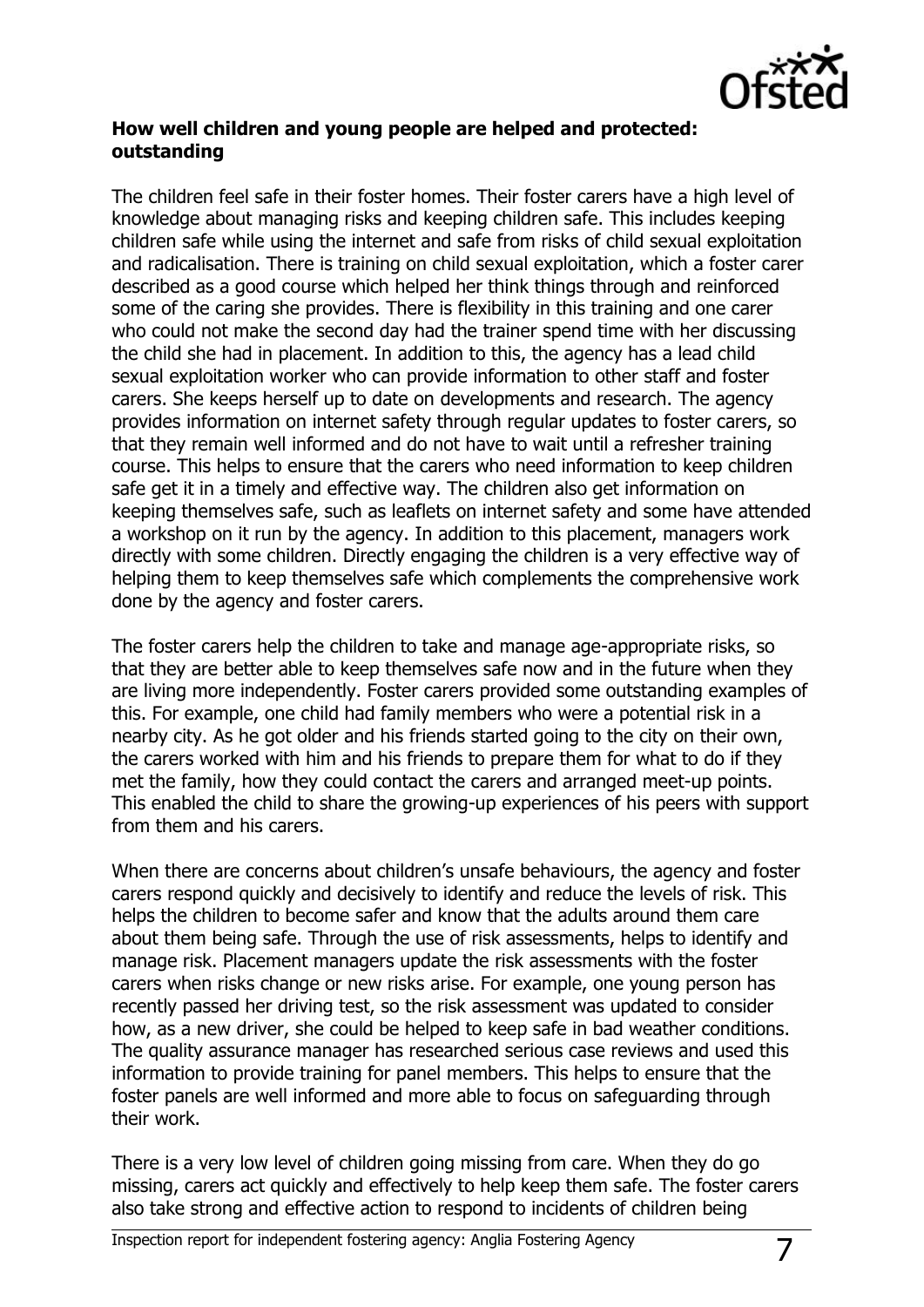

bullied. A placing social worker spoke of how well a foster carer had worked with a child to help manage the risks of her staying out and of self-harming. She said that she was 'taken aback' by the quality of the relationship between the carer and the child. The safety and well-being of the children are taken very seriously by the agency and the foster carers. This begins with the preparation to foster course. Prospective carers who have attended this course have a very clear understanding of safeguarding issues. The agency follows safeguarding procedures to respond to any concerns so that there is a multi-agency approach to keeping the children safe. The assessment of foster carers is thorough and has a focus on safeguarding; this helps to reduce the chances of the children being looked after by unsuitable adults. The recruitment of agency staff also follows the required processes to ensure that all appropriate checks are undertaken.

The placement managers help the foster carers to reflect on the children's behaviour so that they can manage it more effectively and also to help them understand the behaviour. One carer said that this had helped her to maintain a placement. There is some very child-focused work on conflict and behaviour management, involving the children in discussions about their behaviour. This helps the children to understand and manage their own behaviour rather than relying on the use of sanctions. This has helped some children to make much more progress in their education. A placing social worker said that, 'The foster carer's calm but structured approach has supported [the child] to develop so much.'

The agency strongly promotes advocacy for the children so that they can have independent support and advice when they need it. They know how to make complaints. The agency has dealt with recent complaints quickly and well.

#### **The effectiveness of leaders and managers: good**

The agency is managed by a permanent, well-experienced and qualified registered manager. She was described by a member of staff as 'inspirational'. The agency is well staffed and resourced to provide a very high level of support to foster carers, enabling them to look after the children well. A member of staff commented that, 'The directors are really passionate about what they do and what they want to achieve for children who are in their care. This is then further filtered down to staff and foster carers alike.' Another said that, 'This is the most child-centred and professional organisation I have worked in.' The staff are very happy to be working for this agency and this helps to ensure a good consistency of staff, who develop skills and experience.

The foster carers feel very well supported by the agency. They have very good relationships with placement managers, who they say follow things up for them quickly. There is always good support, even at weekends and evenings. This helps the carers to provide good outcomes for the children and can help them maintain placements even when things are difficult. Some foster carers described it as like being in a big family. Leaders and managers have a good understanding of the individual children and foster carers. They know the strengths and areas for development of the agency and they are keen to make improvements. The agency employs a quality assurance manager and has given placement managers areas of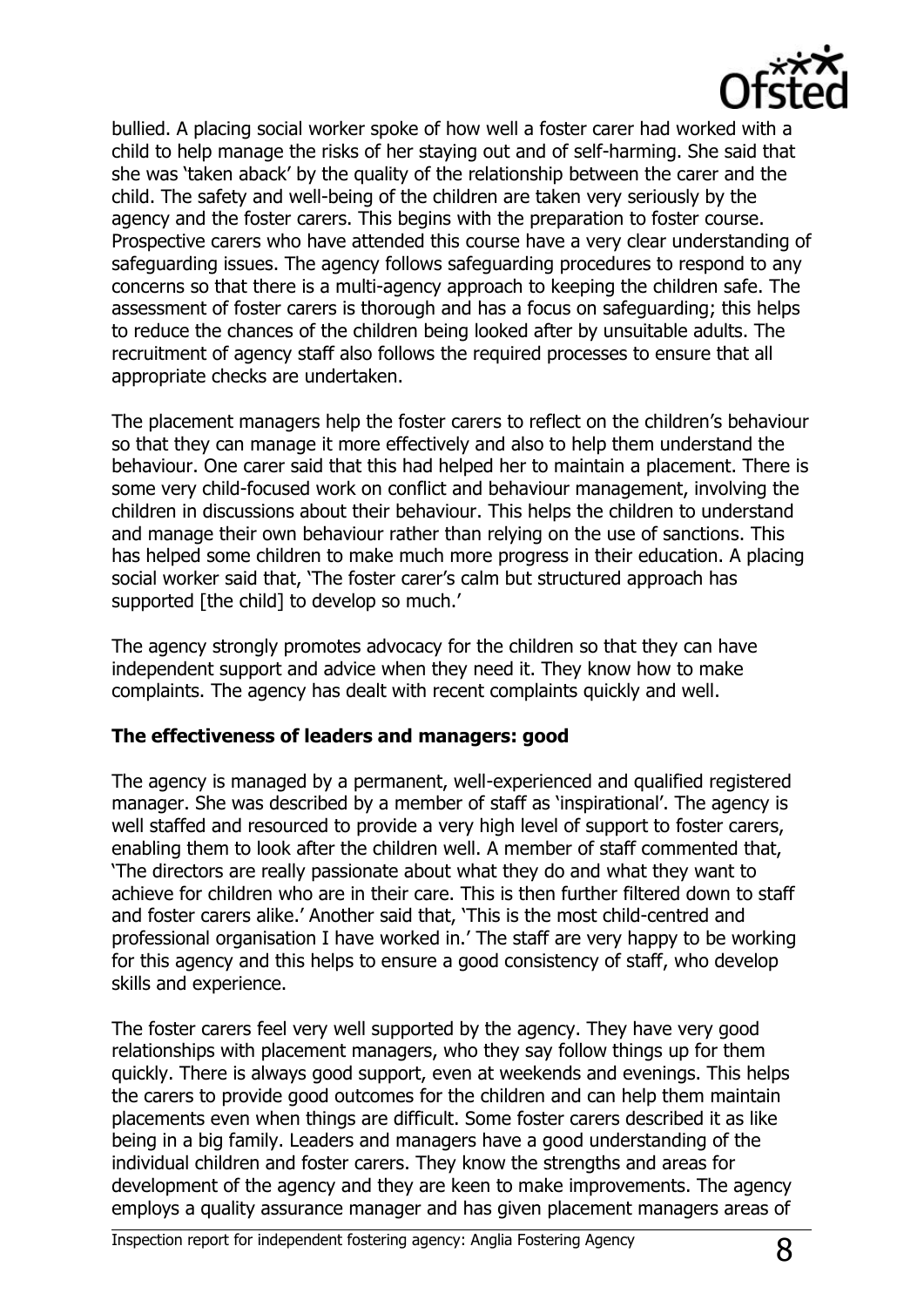

specialist responsibility to help identify areas of improvement and act on this information. However, in a very few cases, where issues have been identified around the foster carers' practice, the agency's attempts to address the issues have had limited success. While many carers and placement managers describe appropriate relationships which question (and if necessary challenge) practice, in cases where this is not effective this can limit the outcomes for the children. The foster carers have regular supervision with placement managers and, in the case of therapeutic placements, therapeutic practitioners. Since the previous inspection, all of these supervision sessions are now recorded. However, in some cases the records are not informative and do not contain information about discussions and decisions that are made within supervisions. This can limit the monitoring of the service and lead to uncertainty over what is expected of the foster carers and the agency. Agency staff receive regular supervision and good-quality annual appraisals. They have good inductions and access to relevant training. This helps to create an environment where the staff feel valued and supported. Since the last inspection, the registered manager has regular supervision. This is a positive step forwards, but the records are brief and do not reflect the responsibility of the registered manager's role. While the registered manager feels well supported with regular and easy access to the directors, the lack of detailed records can lead to a lack of clarity and accountability.

The agency has two foster panels, one operating in the Midlands area and one in Norfolk. The panels have a wide range of panel members with a good gender and skills mix. The two panel chairs feel able to be independent in the recommendations that they make. They help to perform a quality assurance role for the agency. One described how the quality of reports presented to them has risen after they identified issues with them. Panel chairs and the agency are aware that there are, at times, issues with the panel minutes, but they have not yet been fully addressed. In some cases, issues are identified by panel members, but there is no record of them being followed up in discussion with the agency staff or foster carers. In other cases, issues within agency staff's reports are not picked up and addressed by the panel (according to the minutes). Sometimes there are no records of the panel's recommendations about the ongoing approval of foster carers as part of their annual reviews. It is unclear if this is all due to the quality of the minutes. Lack of clear minutes makes it difficult to monitor the effectiveness of the panel and does not provide clear audit trails of decision-making. Some recent changes to panel have reduced the diversity of panel members, but the agency is aware of this and seeking to address it.

There is very good matching of children with foster carers, which helps to ensure that children can thrive in their placements and that there is a low level of placement breakdown. The agency is focused on providing the right placement rather than making an inappropriate placement for the sake of it. Several foster carers made positive comments about the quality of the matching. The agency has good, effective relationships with other agencies such as placing local authorities. Commissioners from local authorities rate the agency highly and describe it as progressive. They say that agency staff are open to listening to what the local authorities need and trying to adapt and offer solutions. Commissioners also say that the agency goes above and beyond to support the carers and the children with them. This does not stop the agency from challenging other agencies to ensure that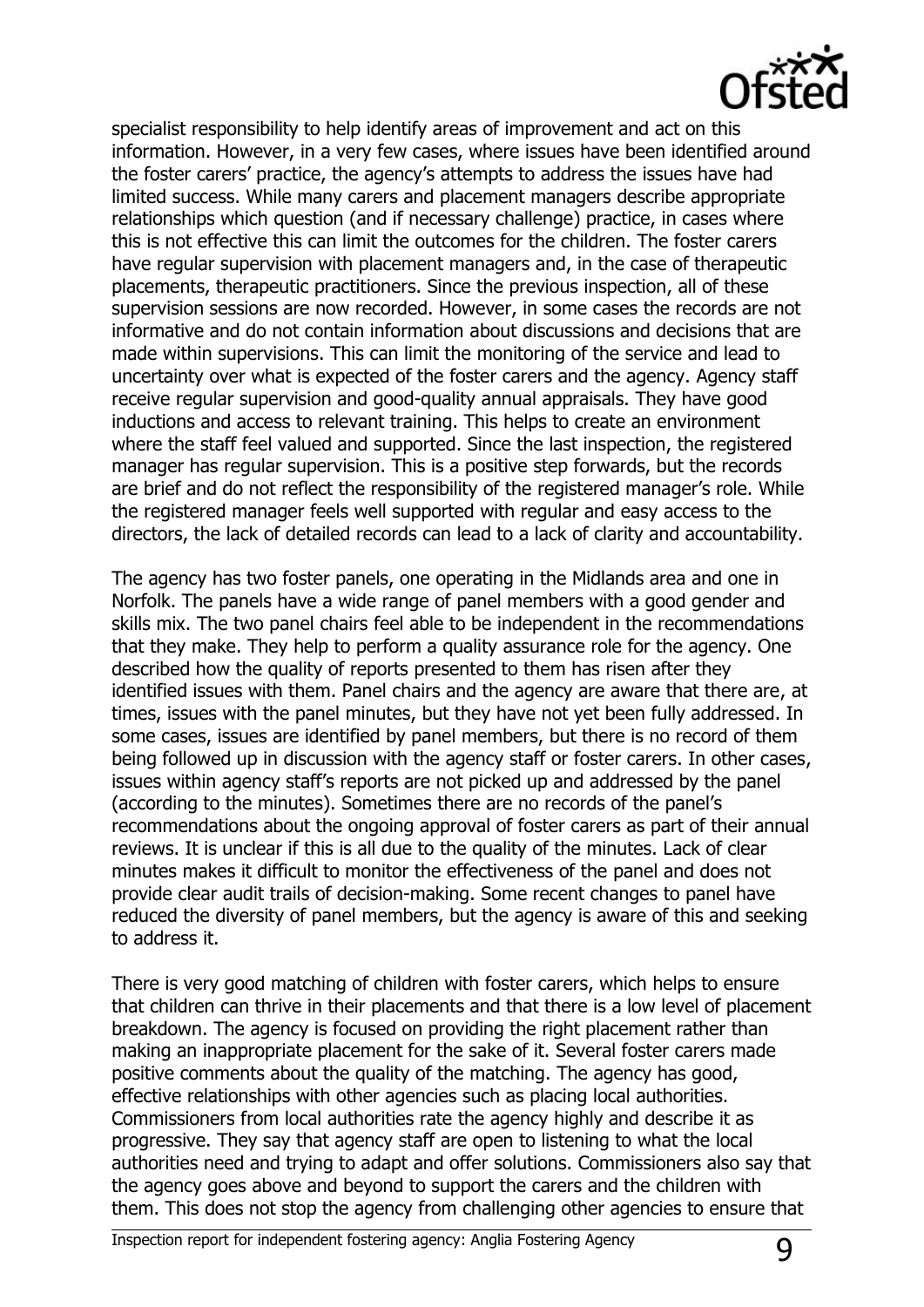

the children get the services they need and deserve.

## **Information about this inspection**

Inspectors have looked closely at the experiences and progress of children and young people. Inspectors considered the quality of work and the differences made to the lives of children and young people. They watched how professional staff work with children and young people and each other and discussed the effectiveness of help and care provided. Wherever possible, they talked to children and young people and their families. In addition, the inspectors have tried to understand what the independent fostering agency knows about how well it is performing, how well it is doing and what difference it is making for the children and young people whom it is trying to help, protect and look after.

Using the 'Social care common inspection framework', this inspection was carried out under the Care Standards Act 2000 to assess the effectiveness of the service, how it meets the core functions of the service as set out in legislation, and to consider how well it complies with the Fostering Services (England) Regulations 2011 and the national minimum standards.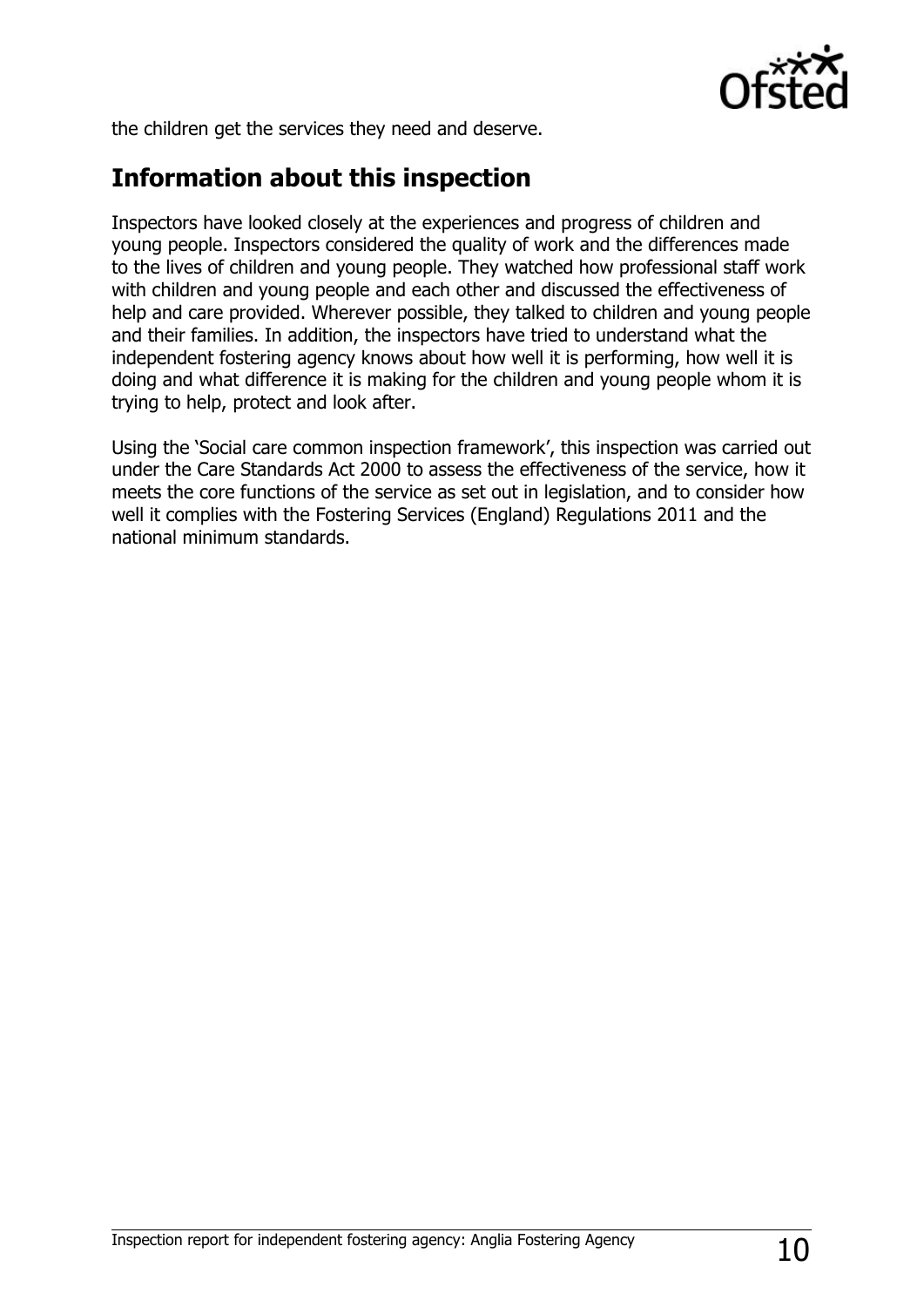

## **Independent fostering agency details**

**Unique reference number:** SC406969

**Registered provider:** Anglia Fostering Agency Ltd

**Registered provider address:** 1st Floor, 12 Meridian Way, Meridian Business Park, Norwich NR7 0TA

**Responsible individual:** Nigel Pickering

**Registered manager:** Antonia Adriano

**Telephone number:** 01603 559255

**Email address:** nigelp@afafostering.com

## **Inspectors**

Clive Lucas, social care inspector Mandy Nightingale, social care inspector